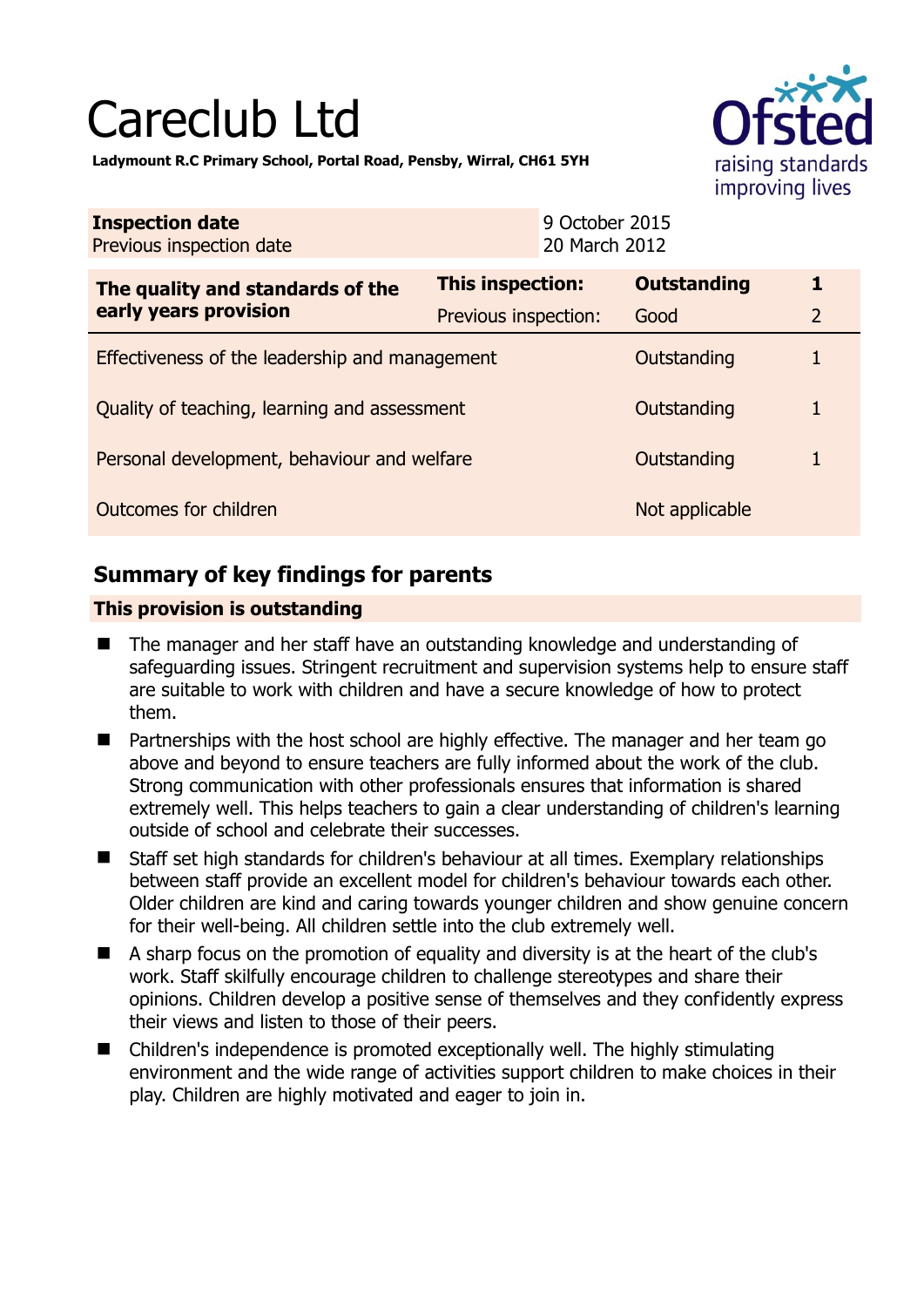# **What the setting needs to do to improve further**

### **To further improve the quality of the early years provision the provider should:**

 $\blacksquare$  find more ways to frequently gather the views of all parents and children as part of the self-evaluation process.

#### **Inspection activities**

- The inspector observed the quality of teaching during activities indoors and outdoors and assessed the impact this has on children's learning.
- The inspector held a meeting with the club manager and the nominated person. She looked at relevant documentation, such as the club's improvement plan and evidence of the suitability and qualifications of staff working in the setting.
- The inspector spoke to staff, children, a small selection of parents and the headteacher of the host school during the inspection and took account of their views.

## **Inspector**

Rachel Deputy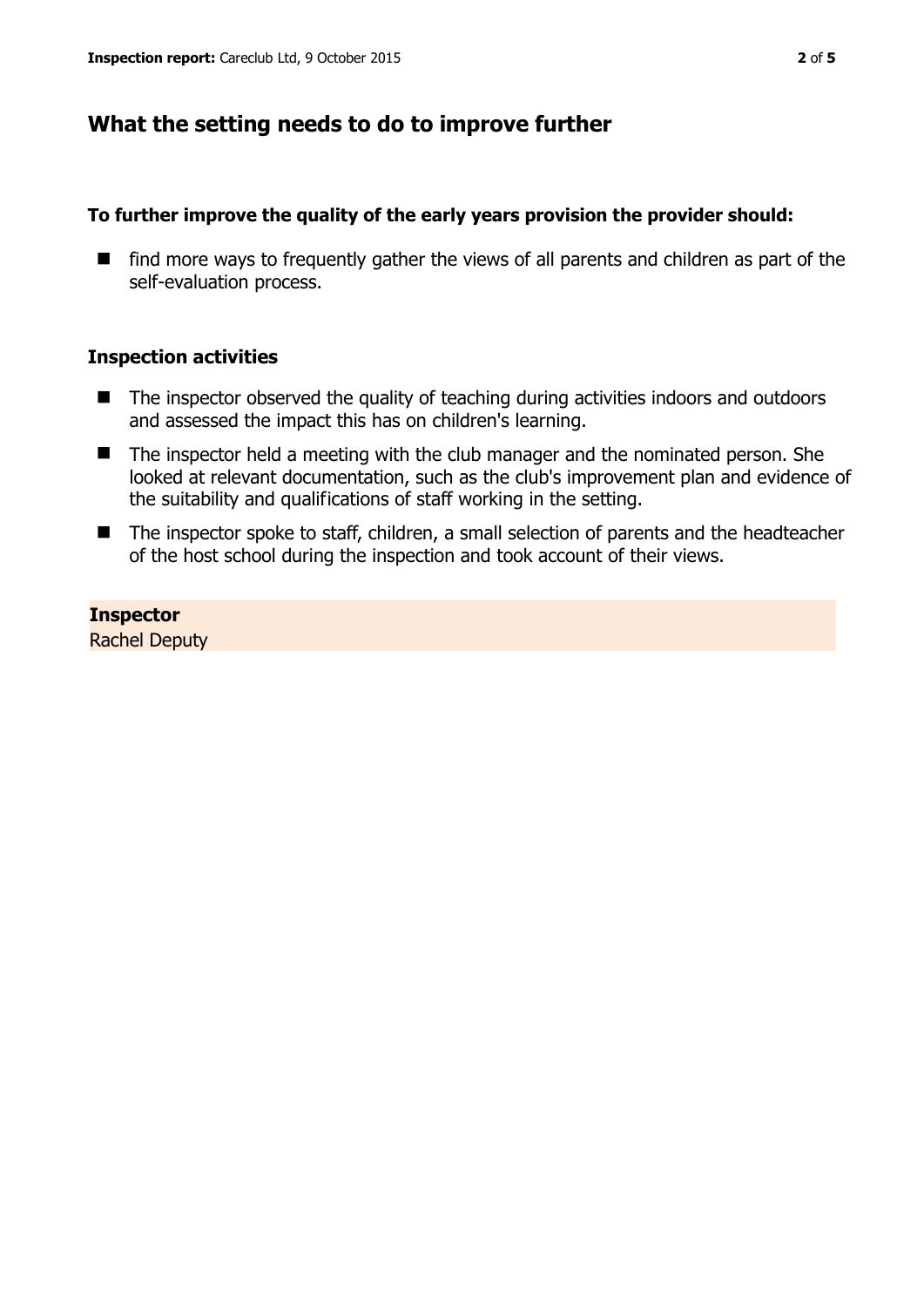## **Inspection findings**

#### **Effectiveness of the leadership and management is outstanding**

The arrangements for safeguarding are effective. All staff are highly committed to ensuring children's safety and well-being are maintained. Rigorous collection and registration arrangements are in place. Regular training and staff meetings contribute towards staff's excellent understanding of how to report concerns about children's safety and abilities to recognise possible signs of abuse. The well-qualified owner and manager lead by example. They coach staff to deliver exceptional care and support for children. The qualified staff are reflective practitioners who work exceptionally well as a team to ensure all children achieve their full potential. Robust self-evaluation identifies areas for further development. However, there is scope to include the views of parents and children in the self-evaluation process more frequently. Managers and staff work exceptionally well with parents and the host school to share important information about children's learning and care needs.

#### **Quality of teaching, learning and assessment is outstanding**

Staff complement and support children's learning extremely well because they have a superb knowledge of individual children and work closely with their teachers in school. Staff place a strong focus on children's learning being supported through fun and interesting activities. Children take the lead in planning their own play and activities, which motivates them to be fully engaged and involved. Additionally, staff provide activities to support children's identified next steps in learning by using information received from the school. For example, as they learn to write during the school day, they are encouraged to practise their new skills at the club. They write instructions, such as skip, for the obstacle course they are drawing on the ground. This complementary approach contributes to children making excellent progress. Children enjoy the opportunities they have to play with the wonderful range of resources indoors and in the outdoor area. For example, some children use their creativity to design and make pictures with paints and collage materials, while other children join in team games, such as football.

#### **Personal development, behaviour and welfare are outstanding**

The staff team ensures that highly effective settling-in procedures are in place. Children are emotionally secure and develop a strong sense of belonging in the club. Children behave exceptionally well and they understand what is expected of them. They are aware of boundaries and club rules that they form collectively. For example, they draw up a rota for the use of electronic games and agree on a time limit to ensure that every child has a turn during the session. Staff promote children's personal skills remarkably well. For example, they encourage children to take part in activities that challenge gender stereotypes. Boys are encouraged to join in with knitting and staff skilfully lead discussions about the valuable skills they are gaining. This contributes towards children embracing diversity and respecting each other's differences. Children develop a strong understanding of maintaining a healthy lifestyle. They understand the benefits of eating healthily and taking part in regular exercise. Staff encourage children to make choices about whether they need to rest or exercise and what they would like to eat at snack time. This helps children to develop important skills for their futures.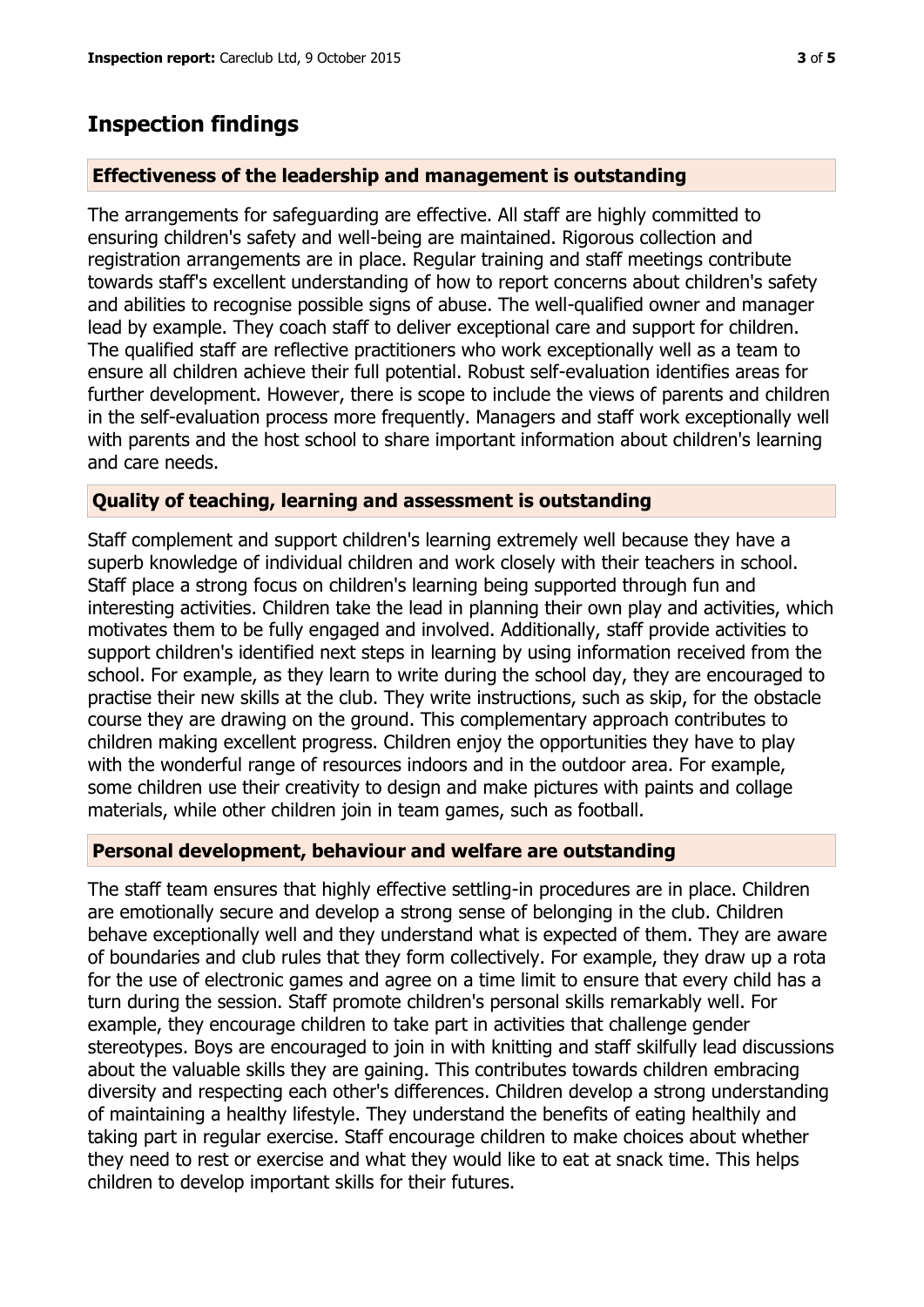## **Setting details**

| Unique reference number       | EY239403                 |  |  |
|-------------------------------|--------------------------|--|--|
| <b>Local authority</b>        | Wirral                   |  |  |
| <b>Inspection number</b>      | 872558                   |  |  |
| <b>Type of provision</b>      | Out of school provision  |  |  |
| Day care type                 | Childcare - Non-Domestic |  |  |
| <b>Age range of children</b>  | $4 - 11$                 |  |  |
| <b>Total number of places</b> | 40                       |  |  |
| Number of children on roll    | 186                      |  |  |
| <b>Name of provider</b>       | Careclub Ltd             |  |  |
| Date of previous inspection   | 20 March 2012            |  |  |
| <b>Telephone number</b>       | 0151 648 8005            |  |  |

Careclub Ltd was registered in 2002. The out-of-school service operates within Ladymount RC Primary School in Pensby, Wirral. The club employs six members of childcare staff, all of whom hold appropriate early years qualifications at level 2 or above. The club opens before and after school, Monday to Friday, term time only. Morning sessions are from 8am until 9am. Afternoon sessions are from 3.25pm until 5.30pm.

This inspection was carried out by Ofsted under sections 49 and 50 of the Childcare Act 2006 on the quality and standards of provision that is registered on the Early Years Register. The registered person must ensure that this provision complies with the statutory framework for children's learning, development and care, known as the Early Years Foundation Stage.

Any complaints about the inspection or the report should be made following the procedures set out in the guidance 'Complaints procedure: raising concerns and making complaints about Ofsted', which is available from Ofsted's website: www.gov.uk/government/organisations/ofsted. If you would like Ofsted to send you a copy of the guidance, please telephone 0300 123 4234, or email enquiries@ofsted.gov.uk.